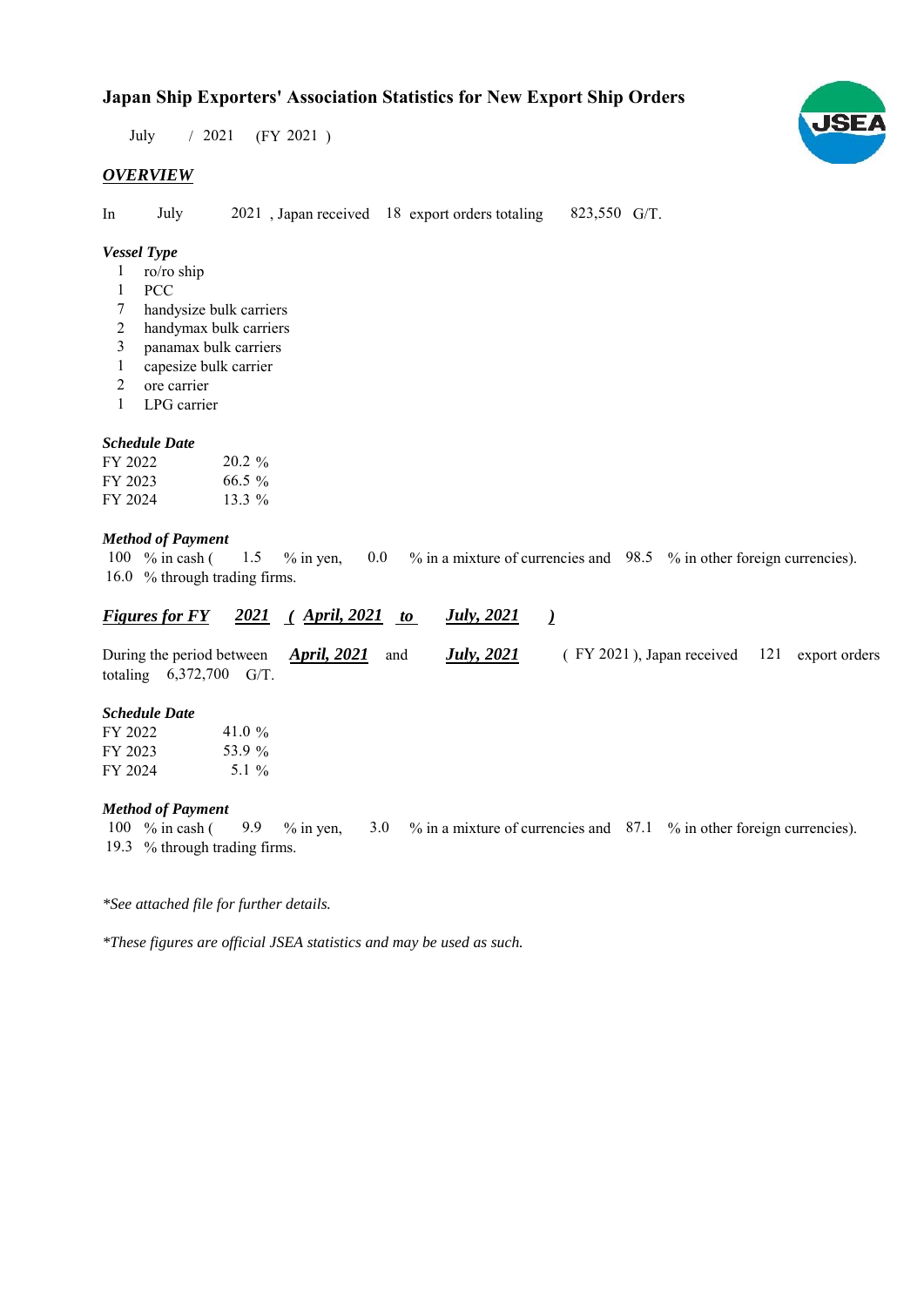# New Export Orders Placed in July 2021 (FY 2021) Based on Fiscal Year

JSEA (August 2021)

| Description           | Apr 20 to Mar 21 |           | March 2021 |           | April 2021 |           | May 2021 |           | June 2021 |           | <b>July 2021</b> |         | Apr 21 to July 21 |           | Jan 21 to July 21 |            |
|-----------------------|------------------|-----------|------------|-----------|------------|-----------|----------|-----------|-----------|-----------|------------------|---------|-------------------|-----------|-------------------|------------|
|                       | No.              | G/T       | No.        | G/T       | No.        | G/T       | No.      | G/T       | No.       | G/T       | No.              | G/T     | No.               | G/T       | No.               | G/T        |
| <b>General Cargos</b> | 52               | 2,765,090 |            | 285,500   |            | 1,000,600 |          | 273,600   | 15        | 408,300   |                  | 90,150  | 27                | 1,772,650 | 54                | 3,045,140  |
| <b>Bulk Carriers</b>  | 95               | 4,469,700 | 191        | 992,100   |            | 408,300   | 28       | 1,438,100 | 37        | 1,520,400 | 15               | 683,000 | 87                | 4,049,800 | 127               | 5,900,300  |
| Tankers               | 29               | 1,711,500 |            | 230,200   |            | 317,700   |          | 1,950     |           | 180,200   |                  | 50,400  |                   | 550,250   |                   | 1,115,150  |
| Combined Carriers     |                  |           |            | 01        |            |           |          |           |           |           |                  |         |                   |           |                   |            |
| Others                |                  | 1,030     |            | $\Omega$  |            |           |          |           |           |           |                  |         |                   |           |                   |            |
| Total                 | 177              | 8,947,320 | 28         | 1,507,800 | 15         | ,726,600  | 33       | 1,713,650 | 55        | 2,108,900 | <b>18</b>        | 823,550 | 121               | 6,372,700 | 199               | 10,060,590 |
| FY 2021 / FY2020 (%)  |                  | $*105.8$  |            | 227.4     |            | 779.3     |          | 563.5     |           | 616.3     |                  | 175.3   |                   | 476.4     |                   | ** 295.0   |
| In CGT                |                  | 4,056,700 |            | 651,031   |            | 631,677   |          | 734,338   |           | 1,050,584 |                  | 370,515 |                   | 2,787,114 |                   | 4,487,061  |

*Figures for shipbuilding orders of 500 G/T and over for export as steel vessels placed with JSEA members are covered.*

\*FY 2020/FY2019

\*\*Calendar Year 2021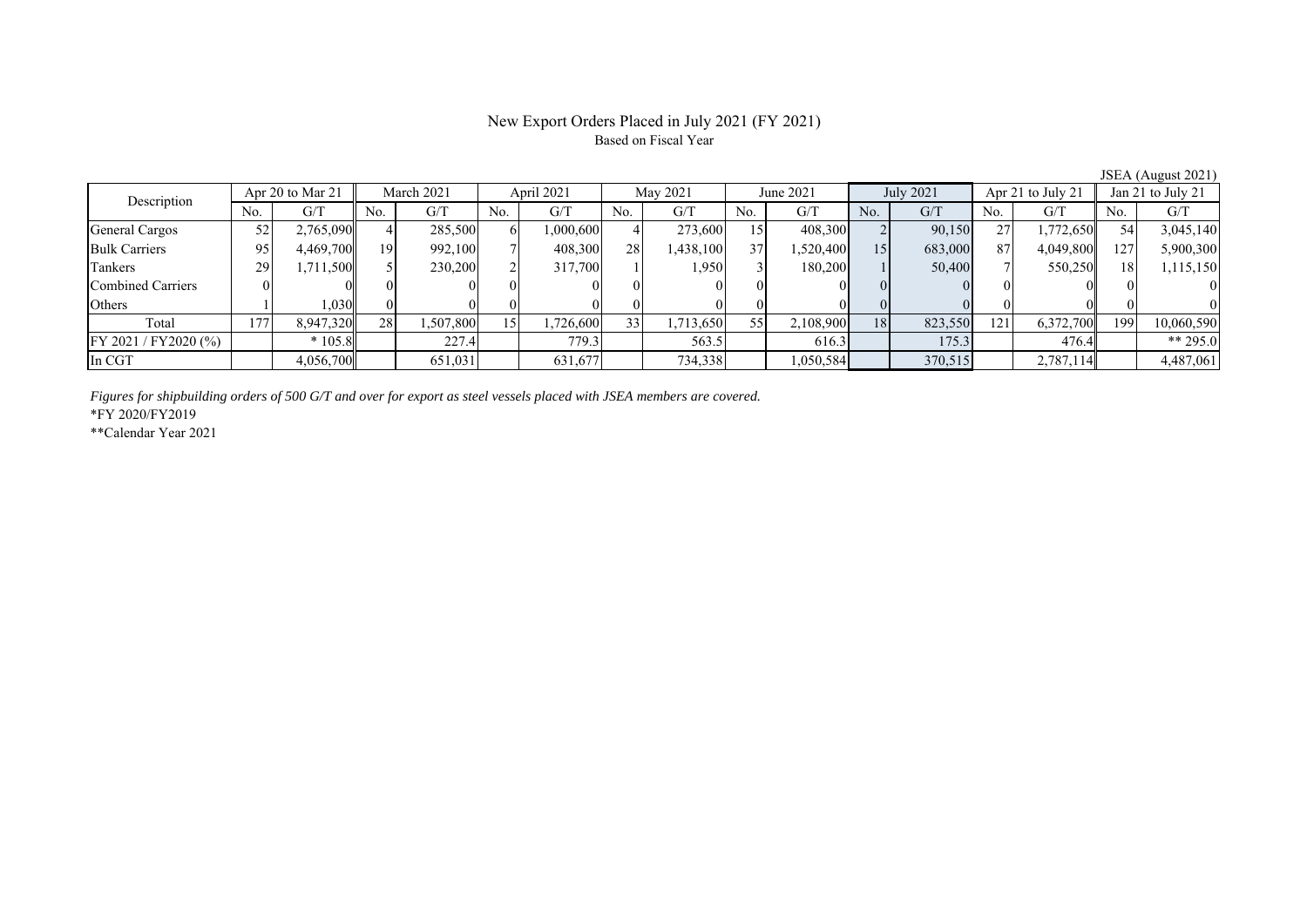# Export Ships Delivered in July 2021 (FY 2021) Based on Fiscal Year

JSEA (August 2021)

| Description          | Apr 20 to Mar 21 |            | March 2021 |           | April 2021 |         | May 2021       |         | June 2021 |         | <b>July 2021</b> |         | Apr 21 to July 21 |           | Jan 21 to July 21 |           |
|----------------------|------------------|------------|------------|-----------|------------|---------|----------------|---------|-----------|---------|------------------|---------|-------------------|-----------|-------------------|-----------|
|                      | No.              | G/T        | No.        | G/T       | No.        | G/T     | N <sub>0</sub> | G/T     | No.       | G/T     | No.              | G/T     | No.               | G/T       | N <sub>0</sub>    | G/T       |
| General Cargos       | 27               | 1,000,548  |            | 336,020   |            | 9.943   |                | 275,741 |           | 142,100 |                  | 154,271 |                   | 582,055   | 28                | 296,240   |
| <b>Bulk Carriers</b> | 175              | 7,458,729  | 191        | 731,292   |            | 307,743 |                | 504,358 | 16        | 528,207 | 11               | 501,667 | 47                | 1,841,975 | 91                | 3,583,255 |
| Tankers              |                  | 1,702,736  |            | 348,008   |            | 82,602  |                | 124,688 |           | 285,311 |                  | 60,121  |                   | 552,722   | 18 <sub>1</sub>   | 1,204,589 |
| Combined Carriers    |                  |            |            |           |            |         |                |         |           |         |                  |         |                   |           |                   |           |
| Others               |                  |            |            |           |            |         |                | 1,238   |           |         |                  |         |                   | .238      |                   | 1,238     |
| Total                | 235              | 10,162,013 | 30         | 1,415,320 | 11         | 400,288 | <b>20</b>      | 906,025 | 22        | 955,618 | 15               | 716,059 | 68                | 2,977,990 | 138               | 6,085,322 |
| FY 2020 / FY2019 (%) |                  | $*68.9$    |            | 129.5     |            | 34.5    |                | 149.7   |           | 52.4    |                  | 158.3   |                   | 73.6      |                   | ** 74.0   |
| In CGT               |                  | 4,648,304  |            | 632,585   |            | 187,806 |                | 420,236 |           | 447,292 |                  | 321,337 |                   | 1,376,671 |                   | 2,811,073 |

*Deliveries of new shipbuilding orders of 500 G/T and over for export as steel vessels placed with JSEA members are covered.*

\*FY 2020/FY2019

\*\*Calendar Year 2021